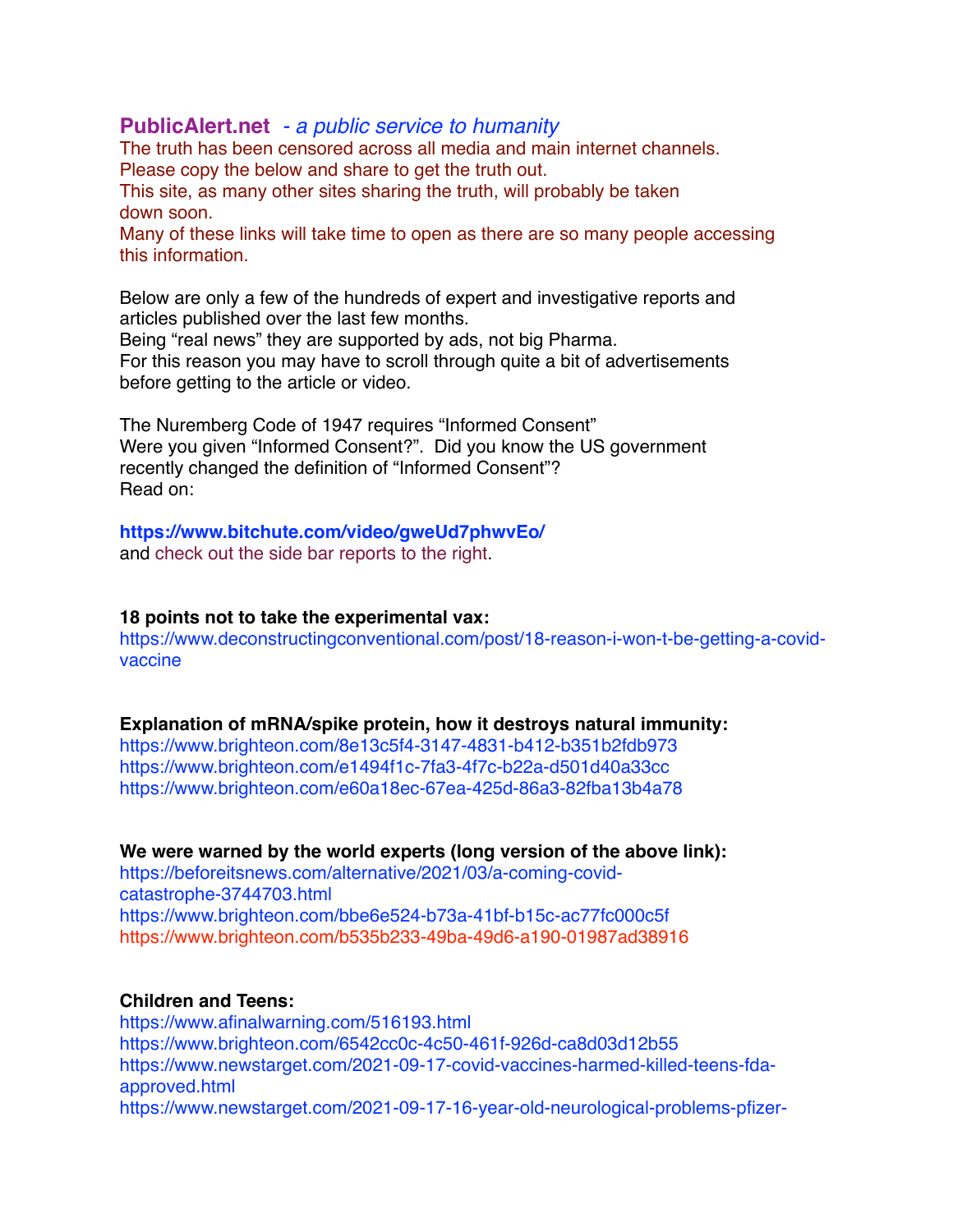[vaccine.html](https://www.newstarget.com/2021-09-17-16-year-old-neurological-problems-pfizer-vaccine.html)

[https://chemicalviolence.com/2021-07-01-ron-johnson-testimony-permanently-disabled](https://chemicalviolence.com/2021-07-01-ron-johnson-testimony-permanently-disabled-covid-vaccination.html)[covid-vaccination.html](https://chemicalviolence.com/2021-07-01-ron-johnson-testimony-permanently-disabled-covid-vaccination.html) [https://chemicalviolence.com/2021-06-16-student-developed-myocarditis-after-second](https://chemicalviolence.com/2021-06-16-student-developed-myocarditis-after-second-moderna-shot.html)[moderna-shot.html](https://chemicalviolence.com/2021-06-16-student-developed-myocarditis-after-second-moderna-shot.html)

[https://www.naturalnews.com/2021-09-17-covid-cases-public-schools-fully](https://www.naturalnews.com/2021-09-17-covid-cases-public-schools-fully-vaccinated.html)[vaccinated.html](https://www.naturalnews.com/2021-09-17-covid-cases-public-schools-fully-vaccinated.html)

[https://chemicalviolence.com/2021-06-03-boy-hospitalized-pfizer-covid-vaccine-almost](https://chemicalviolence.com/2021-06-03-boy-hospitalized-pfizer-covid-vaccine-almost-killed.html)[killed.html](https://chemicalviolence.com/2021-06-03-boy-hospitalized-pfizer-covid-vaccine-almost-killed.html)

[https://chemicalviolence.com/2021-06-02-coronavirus-vaccine-heart-problems-young](https://chemicalviolence.com/2021-06-02-coronavirus-vaccine-heart-problems-young-people-connecticut-heart-problems-young-people-connecticut.html)[people-connecticut-heart-problems-young-people-connecticut.html](https://chemicalviolence.com/2021-06-02-coronavirus-vaccine-heart-problems-young-people-connecticut-heart-problems-young-people-connecticut.html)

[https://chemicalviolence.com/2021-06-01-80percent-children-pfizer-covid-injection-side](https://chemicalviolence.com/2021-06-01-80percent-children-pfizer-covid-injection-side-effects.html)[effects.html](https://chemicalviolence.com/2021-06-01-80percent-children-pfizer-covid-injection-side-effects.html)

<https://www.brighteon.com/da491c96-5822-44fc-829a-83547874e5be> <https://www.brighteon.com/798664e6-c474-40b8-950b-345665a93291>

# **Vax was designed to stop pro-creation (spike proteins attack male and female reproductive organs)**

[https://newstarget.com/2020-12-07-mrna-vaccines-may-cause-body-attack-placenta](https://newstarget.com/2020-12-07-mrna-vaccines-may-cause-body-attack-placenta-cells.html)[cells.html](https://newstarget.com/2020-12-07-mrna-vaccines-may-cause-body-attack-placenta-cells.html) [https://chemicalviolence.com/2021-05-27-covid-vaccine-bioweapons-attack-male](https://chemicalviolence.com/2021-05-27-covid-vaccine-bioweapons-attack-male-fertility-too.html)[fertility-too.html](https://chemicalviolence.com/2021-05-27-covid-vaccine-bioweapons-attack-male-fertility-too.html) <https://www.afinalwarning.com/554779.html>

# **Covid Vax, other vacines and children:**

<https://newstarget.com/2021-08-18-fda-knew-deathjab-causes-serious-side-effects.html> [https://newstarget.com/2021-08-11-dr-mikovits-sars-cov-2-lab-made-virus-deployed](https://newstarget.com/2021-08-11-dr-mikovits-sars-cov-2-lab-made-virus-deployed-through-vaccine-supply.html)[through-vaccine-supply.html](https://newstarget.com/2021-08-11-dr-mikovits-sars-cov-2-lab-made-virus-deployed-through-vaccine-supply.html) [https://newstarget.com/2021-07-01-dr-peter-mccullough-covid-vaccines-killing](https://newstarget.com/2021-07-01-dr-peter-mccullough-covid-vaccines-killing-babies.html)[babies.html](https://newstarget.com/2021-07-01-dr-peter-mccullough-covid-vaccines-killing-babies.html) <https://www.brighteon.com/7f1fedf0-02cc-4cb0-95bc-adf1c7fd7b61>

# **Blood of the Vaccinated (micro-clotting) cannot donate to Red Cross:**

<https://www.brighteon.com/990ba98c-5383-4b21-974d-715a88bb8212> [https://www.redvoicemedia.com/2021/09/vaccinated-cant-donate-blood-covid-vaccine](https://www.redvoicemedia.com/2021/09/vaccinated-cant-donate-blood-covid-vaccine-wipes-out-antibodies-red-cross-video/)[wipes-out-antibodies-red-cross-video/](https://www.redvoicemedia.com/2021/09/vaccinated-cant-donate-blood-covid-vaccine-wipes-out-antibodies-red-cross-video/) [https://chemicalviolence.com/2021-08-25-astrazeneca-covid-vaccine-devastating-blood](https://chemicalviolence.com/2021-08-25-astrazeneca-covid-vaccine-devastating-blood-clots-study.html)[clots-study.html](https://chemicalviolence.com/2021-08-25-astrazeneca-covid-vaccine-devastating-blood-clots-study.html) <https://www.brighteon.com/188c61e9-2c0a-4e4c-a554-a64d0cbe6fd8>

# **Blood clots:**

[https://www.naturalnews.com/2021-07-29-fully-vaccinated-medical-worker-both-legs](https://www.naturalnews.com/2021-07-29-fully-vaccinated-medical-worker-both-legs-amputated.html)[amputated.html](https://www.naturalnews.com/2021-07-29-fully-vaccinated-medical-worker-both-legs-amputated.html)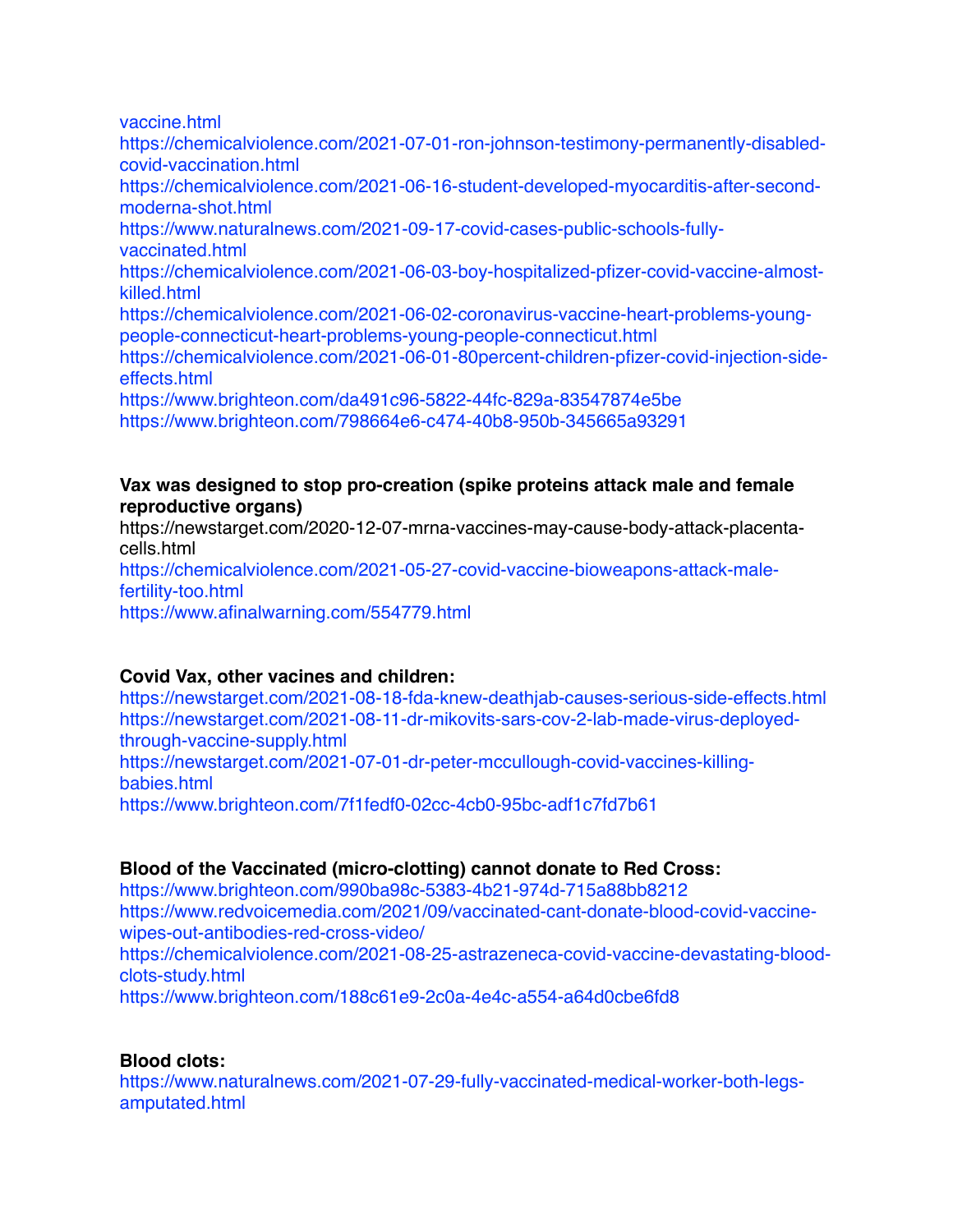### **Fully Vaccinated are getting sick, spending variants:**

<https://www.brighteon.com/e60a18ec-67ea-425d-86a3-82fba13b4a78>

[https://www.naturalnews.com/2021-09-17-station-stories-unvaccinated-covid-jab](https://www.naturalnews.com/2021-09-17-station-stories-unvaccinated-covid-jab-fatalities-vaccinated.html)[fatalities-vaccinated.html](https://www.naturalnews.com/2021-09-17-station-stories-unvaccinated-covid-jab-fatalities-vaccinated.html)

[https://chemicalviolence.com/2021-07-01-report-majority-now-dying-with-covid-are](https://chemicalviolence.com/2021-07-01-report-majority-now-dying-with-covid-are-vaccinated.html)[vaccinated.html](https://chemicalviolence.com/2021-07-01-report-majority-now-dying-with-covid-are-vaccinated.html)

[https://www.newstarget.com/2021-09-17-covid-cases-public-schools-fully](https://www.newstarget.com/2021-09-17-covid-cases-public-schools-fully-vaccinated.html)[vaccinated.html](https://www.newstarget.com/2021-09-17-covid-cases-public-schools-fully-vaccinated.html)

[https://chemicalviolence.com/2021-07-20-0fully-vaccinated-pitchers-test-positive-covid](https://chemicalviolence.com/2021-07-20-0fully-vaccinated-pitchers-test-positive-covid-canceled.html)[canceled.html](https://chemicalviolence.com/2021-07-20-0fully-vaccinated-pitchers-test-positive-covid-canceled.html)

[https://chemicalviolence.com/2021-07-09-half-covid-variant-deaths-occurring-in](https://chemicalviolence.com/2021-07-09-half-covid-variant-deaths-occurring-in-vaccinated.html)[vaccinated.html](https://chemicalviolence.com/2021-07-09-half-covid-variant-deaths-occurring-in-vaccinated.html)

<https://newstarget.com/2021-05-06-doctor-refuses-patients-vaccinated-for-covid19.html> [https://chemicalviolence.com/2021-05-26-vaccine-spike-proteins-are-spreading-more](https://chemicalviolence.com/2021-05-26-vaccine-spike-proteins-are-spreading-more-disease.html)[disease.html](https://chemicalviolence.com/2021-05-26-vaccine-spike-proteins-are-spreading-more-disease.html)

[https://chemicalviolence.com/2021-05-20-covid-wave-hits-yankees-players-already](https://chemicalviolence.com/2021-05-20-covid-wave-hits-yankees-players-already-vaccinated.html)[vaccinated.html](https://chemicalviolence.com/2021-05-20-covid-wave-hits-yankees-players-already-vaccinated.html)

### **CDC admits "fully vaccinated" are super-spreaders carrying deadly variants and high viral loads:**

[https://newstarget.com/2021-08-01-cdc-vaccinated-superspreaders-carrying-deadly](https://newstarget.com/2021-08-01-cdc-vaccinated-superspreaders-carrying-deadly-variants-virus.html)[variants-virus.html](https://newstarget.com/2021-08-01-cdc-vaccinated-superspreaders-carrying-deadly-variants-virus.html)

<https://www.brighteon.com/bd60d517-139b-42f6-8af8-7ac3b7f1032e>

### **About tracking nanoparticles:**

<https://www.brighteon.com/d3001099-40df-4d8a-94ec-c46fe106d0e0>

### **Brain injury:**

<https://www.brighteon.com/a007d8cf-909a-4d11-97d9-316263c950f3> [https://chemicalviolence.com/2021-09-02-florida-woman-brain-disease-pfizer-covid](https://chemicalviolence.com/2021-09-02-florida-woman-brain-disease-pfizer-covid-vaccine.html)[vaccine.html](https://chemicalviolence.com/2021-09-02-florida-woman-brain-disease-pfizer-covid-vaccine.html) [https://chemicalviolence.com/2021-05-19-covid-vaccines-prion-brain-degeneration-mad](https://chemicalviolence.com/2021-05-19-covid-vaccines-prion-brain-degeneration-mad-cow.html)[cow.html](https://chemicalviolence.com/2021-05-19-covid-vaccines-prion-brain-degeneration-mad-cow.html) [https://chemicalviolence.com/2021-05-19-pfizer-covid-injection-alzheimers](https://chemicalviolence.com/2021-05-19-pfizer-covid-injection-alzheimers-neurodegenerative-disease.html)[neurodegenerative-disease.html](https://chemicalviolence.com/2021-05-19-pfizer-covid-injection-alzheimers-neurodegenerative-disease.html)

# **Ingredients in Covid shot:**

<https://usawatchdog.com/cv19-vaccines-are-poison-karen-kingston/> <https://www.brighteon.com/152506f3-a900-4fb5-bcbc-7d28231e8ef9> <https://www.brighteon.com/2b612933-8fe2-45b9-a057-ad647a11f3a6> <https://www.brighteon.com/ece04f9e-3c97-4e26-850f-c69d81bff942>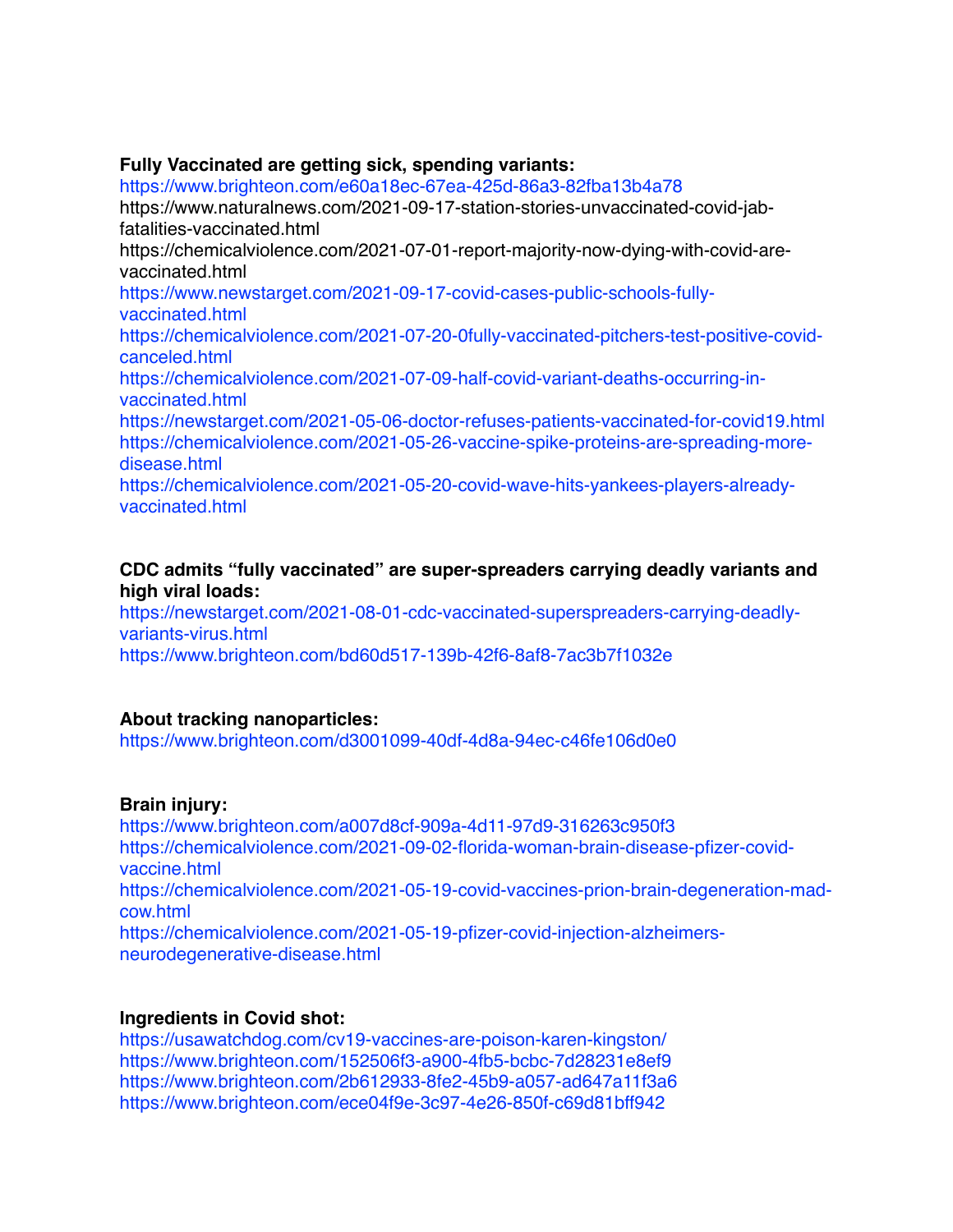#### **Parasites found in the Covid 19 shot:**

<https://banned.video/watch?id=6139f2b4cce8911609f37428>

#### **Spike proteins:**

<https://www.brighteon.com/186eb1f4-4078-4f47-a544-b6c2cc428abc> <https://www.brighteon.com/12909292-5cde-4416-a067-09137bf4700b> <https://www.brighteon.com/046583e0-0543-48e3-88a4-48ec1bb6a517>

#### **Shedding the Spike Protein causing vascular problems**

[https://www.naturalnews.com/2021-05-26-vaccine-spike-proteins-are-spreading-more](https://www.naturalnews.com/2021-05-26-vaccine-spike-proteins-are-spreading-more-disease.html)[disease.html](https://www.naturalnews.com/2021-05-26-vaccine-spike-proteins-are-spreading-more-disease.html)

#### **Graphene Oxide (life shortening tracking material):**

<https://www.brighteon.com/5cbbd647-dc95-42f8-8c1b-c506cad13b9b> [https://chemicalviolence.com/2021-07-14-spanish-study-pfizer-vaccine-toxic-graphene](https://chemicalviolence.com/2021-07-14-spanish-study-pfizer-vaccine-toxic-graphene-oxide.html)[oxide.html](https://chemicalviolence.com/2021-07-14-spanish-study-pfizer-vaccine-toxic-graphene-oxide.html)

<https://www.brighteon.com/4f4615ff-5821-4019-9d10-8ad8fb200363> <https://www.brighteon.com/d81304bb-d5f1-4f23-9bf0-2c13b6edd75c> <https://www.brighteon.com/d210a0a2-edc2-4def-a210-877b79e8034b> <https://www.brighteon.com/e76776cf-2f2e-4d37-8c73-2eba21059b43> <https://www.brighteon.com/cbc10ae9-6047-4de4-a5e1-345c802fa348>

#### **Research shows PCR tests contain the same poisons as the shot:**

[https://beforeitsnews.com/new-world-order/2021/09/%F0%9F%9A-alarming-vaccine](https://beforeitsnews.com/new-world-order/2021/09/%F0%9F%9A-alarming-vaccine-hesitant-people-should-watch-this-video-secret%A8s-of-solomons-temple-zombie-apocalypse-10331.html)[hesitant-people-should-watch-this-video-secret%A8s-of-solomons-temple-zombie](https://beforeitsnews.com/new-world-order/2021/09/%F0%9F%9A-alarming-vaccine-hesitant-people-should-watch-this-video-secret%A8s-of-solomons-temple-zombie-apocalypse-10331.html)[apocalypse-10331.html](https://beforeitsnews.com/new-world-order/2021/09/%F0%9F%9A-alarming-vaccine-hesitant-people-should-watch-this-video-secret%A8s-of-solomons-temple-zombie-apocalypse-10331.html)

### **Polio in the the Covid 19 vaccine?**

<https://beforeitsnews.com/eu/2021/09/polio-in-the-vaccine-2676723.html> [https://newstarget.com/2021-08-11-dr-mikovits-sars-cov-2-lab-made-virus-deployed](https://newstarget.com/2021-08-11-dr-mikovits-sars-cov-2-lab-made-virus-deployed-through-vaccine-supply.html)[through-vaccine-supply.html](https://newstarget.com/2021-08-11-dr-mikovits-sars-cov-2-lab-made-virus-deployed-through-vaccine-supply.html)

# **CV19 Vaccines are Poison:**

<https://usawatchdog.com/cv19-vaccines-are-poison-karen-kingston/> <https://www.brighteon.com/9f39c567-5271-424c-8a53-c83ca4aa5f75> <https://www.brighteon.com/cbc10ae9-6047-4de4-a5e1-345c802fa348>

### **Medical community speaks out:**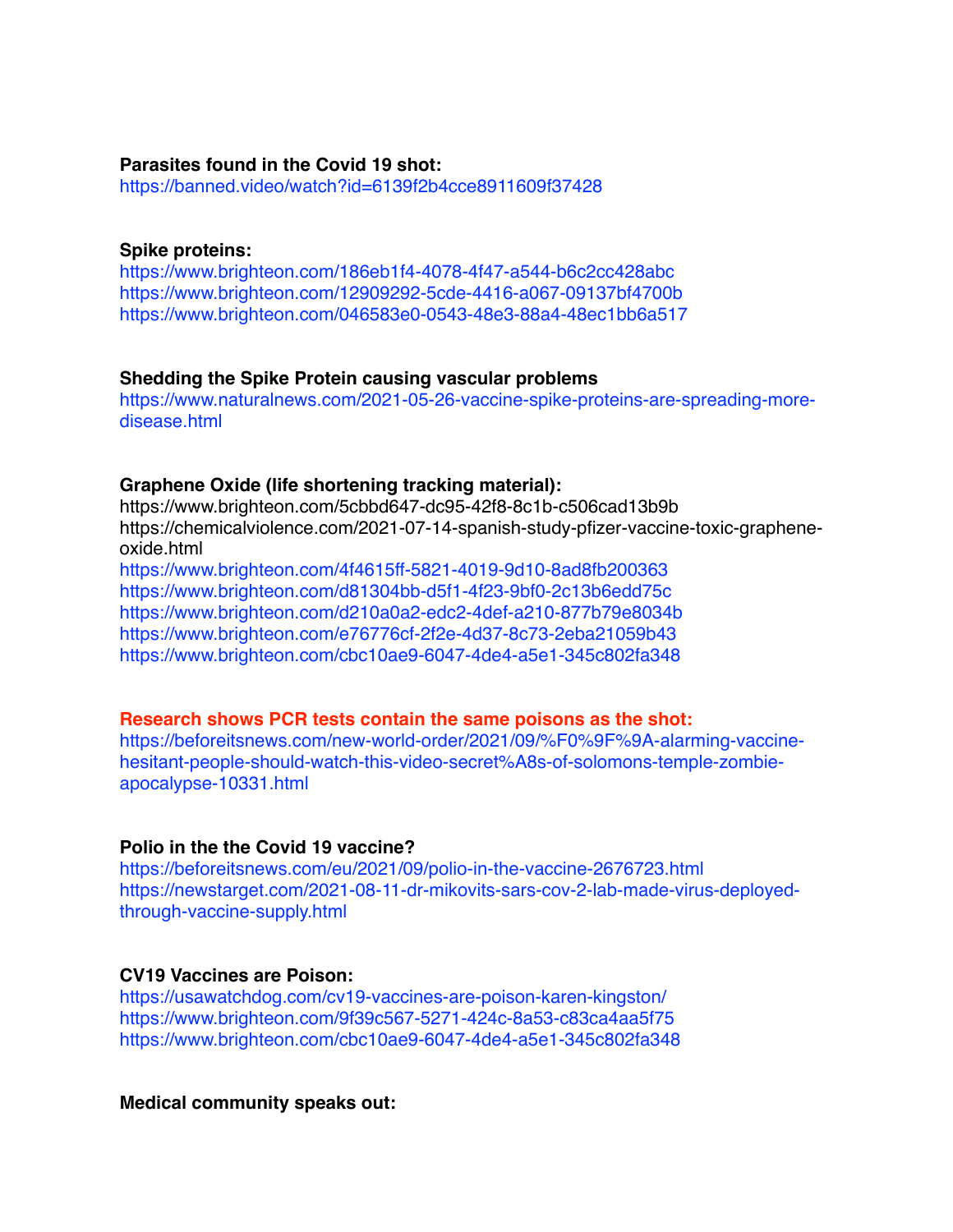[https://beforeitsnews.com/prophecy/2021/09/new-stew-peters-vaxx-bomb-texas-rn](https://beforeitsnews.com/prophecy/2021/09/new-stew-peters-vaxx-bomb-texas-rn-reports-nurses-doctor-dead-after-jab-2523950.html)[reports-nurses-doctor-dead-after-jab-2523950.html](https://beforeitsnews.com/prophecy/2021/09/new-stew-peters-vaxx-bomb-texas-rn-reports-nurses-doctor-dead-after-jab-2523950.html)

#### **Inventor of mRNA vaccines fears for his life for telling the truth:**

[https://chemicalviolence.com/2021-07-22-inventor-mrna-fears-assassination-blowing](https://chemicalviolence.com/2021-07-22-inventor-mrna-fears-assassination-blowing-lid-plandemic.html)[lid-plandemic.html](https://chemicalviolence.com/2021-07-22-inventor-mrna-fears-assassination-blowing-lid-plandemic.html)

<https://www.brighteon.com/42f00836-109a-42fc-b573-f1679587da70>

#### **Side effects:**

<https://www.brighteon.com/89ee290c-c990-47c2-a1a7-cdae8a7d01c8>

### **Killing babies:**

[https://chemicalviolence.com/2021-09-08-death-of-infant-linked-to-pfizer-covid-vaccine](https://chemicalviolence.com/2021-09-08-death-of-infant-linked-to-pfizer-covid-vaccine-mother-took-while-breastfeeding.html)[mother-took-while-breastfeeding.html](https://chemicalviolence.com/2021-09-08-death-of-infant-linked-to-pfizer-covid-vaccine-mother-took-while-breastfeeding.html)

#### **Heart inflammation:**

<https://www.brighteon.com/469850ca-cce9-4365-bfd4-deb50d7e8b72> [https://www.naturalnews.com/2021-09-08-covid-vaccine-spike-proteins-causing-heart](https://www.naturalnews.com/2021-09-08-covid-vaccine-spike-proteins-causing-heart-attacks.html)[attacks.html](https://www.naturalnews.com/2021-09-08-covid-vaccine-spike-proteins-causing-heart-attacks.html) [https://chemicalviolence.com/2021-06-03-heart-inflammation-in-covid-19-vaccine](https://chemicalviolence.com/2021-06-03-heart-inflammation-in-covid-19-vaccine-recipients-seen-across-the-us.html)[recipients-seen-across-the-us.html](https://chemicalviolence.com/2021-06-03-heart-inflammation-in-covid-19-vaccine-recipients-seen-across-the-us.html)

#### **Pfizer employee tells the truth:**

<https://www.brighteon.com/f6336d85-8ed9-4e22-81b4-9f9fc1df7e5b>

### **Warning to medical professionals:**

<https://beforeitsnews.com/eu/2021/09/warning-to-medical-professionals-2676720.html>

### **Fraudulent Vax approval:**

[https://chemicalviolence.com/2021-08-27-childrens-health-defense-sue-fda-pfizer](https://beforeitsnews.com/eu/2021/09/warning-to-medical-professionals-2676720.html)[vaccine.html](https://beforeitsnews.com/eu/2021/09/warning-to-medical-professionals-2676720.html)

# **PCR tests are worthless, but useful for crooked governments:**

<https://www.brighteon.com/5ef2fa00-f951-4f1b-9bbe-f5066aeb4d9f>

**Vaccine therapy designed change public behavior (2005):** <https://www.brighteon.com/4baeb365-56ff-4679-9ace-27cad9a3b3d4>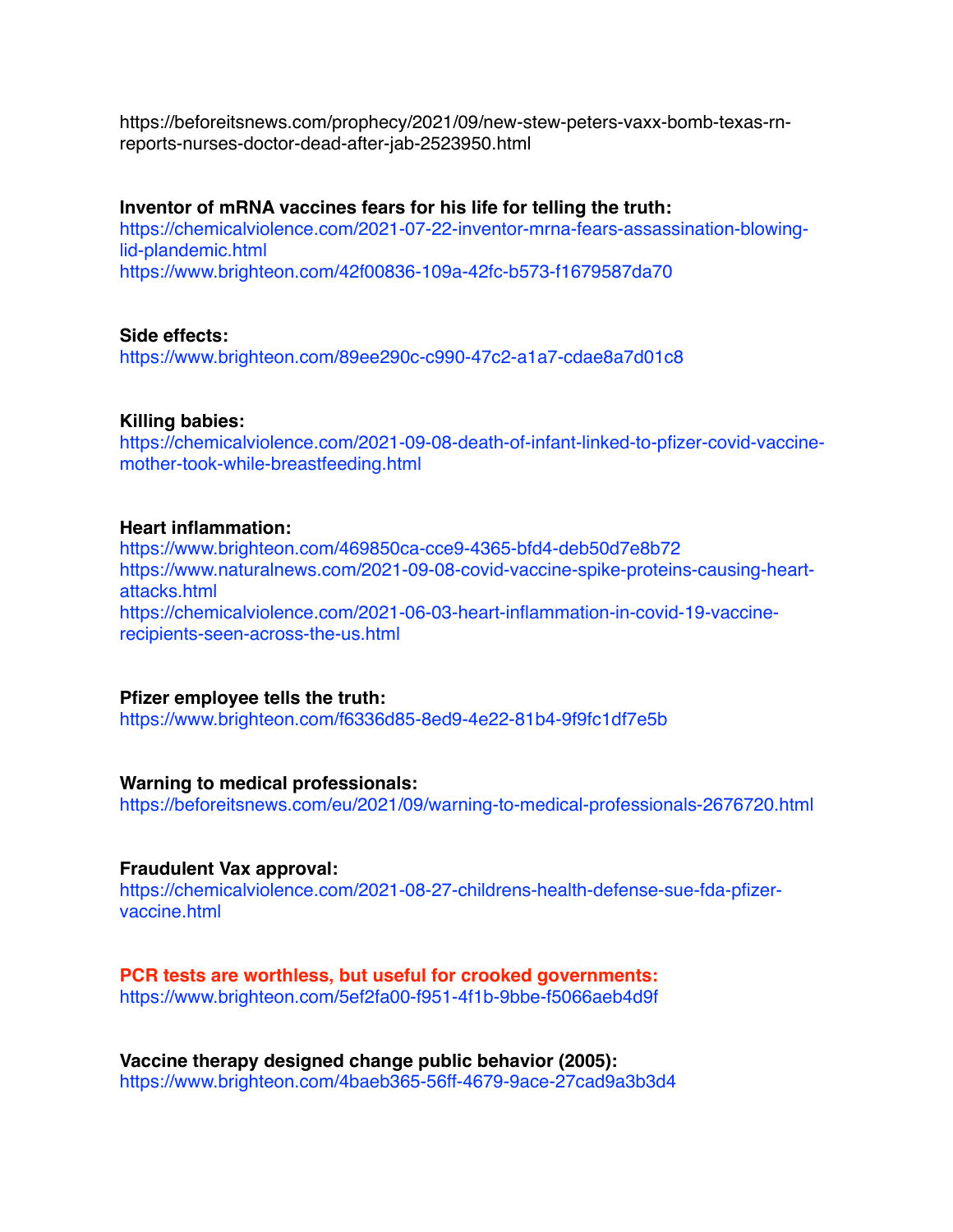# **Planned pandemic and the Big Picture:**

https://chemicalviolence.com/2021-08-12-richard-fleming-vaccine-bioweapon-interviewmike-adams.html

[https://beforeitsnews.com/health/2021/09/mel-k-hero-attorney-tom-renz-truth-warrior-dr](https://beforeitsnews.com/health/2021/09/mel-k-hero-attorney-tom-renz-truth-warrior-dr-christiane-northrup-fight-medical-tyranny-9-18-21-must-video-3041727.html)[christiane-northrup-fight-medical-tyranny-9-18-21-must-video-3041727.html](https://beforeitsnews.com/health/2021/09/mel-k-hero-attorney-tom-renz-truth-warrior-dr-christiane-northrup-fight-medical-tyranny-9-18-21-must-video-3041727.html) [https://beforeitsnews.com/alternative/2021/09/the-jabbed-will-become-property-of-big](https://beforeitsnews.com/alternative/2021/09/the-jabbed-will-become-property-of-big-pharma-covid-19-666-clot-shots-give-each-person-a-qr-barcode-scan-code-in-their-arm-from-qr-codes-to-covid-pass-to-social-credit-to-body-interfacing-digital-c-3758314.html)[pharma-covid-19-666-clot-shots-give-each-person-a-qr-barcode-scan-code-in-their-arm](https://beforeitsnews.com/alternative/2021/09/the-jabbed-will-become-property-of-big-pharma-covid-19-666-clot-shots-give-each-person-a-qr-barcode-scan-code-in-their-arm-from-qr-codes-to-covid-pass-to-social-credit-to-body-interfacing-digital-c-3758314.html)[from-qr-codes-to-covid-pass-to-social-credit-to-body-interfacing-digital-c-3758314.html](https://beforeitsnews.com/alternative/2021/09/the-jabbed-will-become-property-of-big-pharma-covid-19-666-clot-shots-give-each-person-a-qr-barcode-scan-code-in-their-arm-from-qr-codes-to-covid-pass-to-social-credit-to-body-interfacing-digital-c-3758314.html) <https://www.brighteon.com/ec1267a1-06e8-492b-96fb-f525b6fc70d2> [https://www.naturalnews.com/2021-09-12-fear-based-pandemic-goal-create-novel](https://www.naturalnews.com/2021-09-12-fear-based-pandemic-goal-create-novel-viruses-reduce-worlds-population.html)[viruses-reduce-worlds-population.html](https://www.naturalnews.com/2021-09-12-fear-based-pandemic-goal-create-novel-viruses-reduce-worlds-population.html) <https://www.brighteon.com/e2842860-e9bc-4e88-88e2-05344a107a53> <https://www.brighteon.com/fabc4f05-66dc-421b-9ce7-74d64e2a7a21> <https://www.brighteon.com/37fc4fe6-44c6-4b75-8b93-57613281881e> <https://www.brighteon.com/9f404641-a142-42a3-9ad9-5449b2d9aa1b> <https://www.brighteon.com/391bd49d-ae57-481a-88dc-9cb1eff90e32> <https://www.brighteon.com/defd60da-7820-4003-89b3-5a4c502835c2> [https://beforeitsnews.com/prophecy/2021/09/%E2%81%A3%E2%81%A32030-](https://beforeitsnews.com/prophecy/2021/09/%E2%81%A3%E2%81%A32030-unmasked-documentary-connecting-covid19-masks-vaccines-the-banking-system-the-great-reset-via-shane-st-pierre-2523927.html)

[unmasked-documentary-connecting-covid19-masks-vaccines-the-banking-system-the](https://beforeitsnews.com/prophecy/2021/09/%E2%81%A3%E2%81%A32030-unmasked-documentary-connecting-covid19-masks-vaccines-the-banking-system-the-great-reset-via-shane-st-pierre-2523927.html)[great-reset-via-shane-st-pierre-2523927.html](https://beforeitsnews.com/prophecy/2021/09/%E2%81%A3%E2%81%A32030-unmasked-documentary-connecting-covid19-masks-vaccines-the-banking-system-the-great-reset-via-shane-st-pierre-2523927.html)

### **Misc experts opinions:**

[https://seemorerocks.is/vaccine-expert-gives-final-warning-stop-all-mass-covid](https://seemorerocks.is/vaccine-expert-gives-final-warning-stop-all-mass-covid-vaccinations-immediately-or-face-unleashing-incurable-deadly-unstoppable-wave-of-disease/)[vaccinations-immediately-or-face-unleashing-incurable-deadly-unstoppable-wave-of](https://seemorerocks.is/vaccine-expert-gives-final-warning-stop-all-mass-covid-vaccinations-immediately-or-face-unleashing-incurable-deadly-unstoppable-wave-of-disease/)[disease/](https://seemorerocks.is/vaccine-expert-gives-final-warning-stop-all-mass-covid-vaccinations-immediately-or-face-unleashing-incurable-deadly-unstoppable-wave-of-disease/)

<https://www.brighteon.com/14daa0a2-691f-46e3-9744-d43d958f022b> <https://www.brighteon.com/2274e4cc-e973-4c72-bf24-71d622da98e1> <https://www.brighteon.com/bc7f3627-5e1c-4b7d-bfff-f9b2ed8cda5b> <https://www.brighteon.com/688ebc19-d6c2-4527-b28e-dd5457a9994d> <https://www.brighteon.com/de5bb7f7-5ffb-4489-8aac-e1bb81d94c4a> <https://www.brighteon.com/d5d4b169-0489-4ea6-ac96-c87d7848b246> <https://www.brighteon.com/9b449430-530a-41a7-bf46-3041543965f9> <https://www.brighteon.com/237cb11c-deb0-4c75-8508-9f68595b624b> [https://chemicalviolence.com/2021-05-25-everyone-vaccinated-will-die-within-two](https://chemicalviolence.com/2021-05-25-everyone-vaccinated-will-die-within-two-years.html)[years.html](https://chemicalviolence.com/2021-05-25-everyone-vaccinated-will-die-within-two-years.html)

### **Mask dangers, very real:**

<https://www.brighteon.com/9e45f133-f1a9-4bad-a1a1-1e1e0183e0a3> <https://www.brighteon.com/3ac3a2c3-b632-4cb8-8c18-f823b973bd95> <https://www.newstarget.com/2021-09-17-dr-nepute-slams-covid-measures-for-kids.html> [https://www.genocide.news/2021-07-05-children-gassed-with-carbon-dioxide-mask](https://www.genocide.news/2021-07-05-children-gassed-with-carbon-dioxide-mask-mandates.html)[mandates.html](https://www.genocide.news/2021-07-05-children-gassed-with-carbon-dioxide-mask-mandates.html)

[https://chemicalviolence.com/2021-06-03-face-masks-coated-graphene-lung](https://chemicalviolence.com/2021-06-03-face-masks-coated-graphene-lung-problems.html)[problems.html](https://chemicalviolence.com/2021-06-03-face-masks-coated-graphene-lung-problems.html)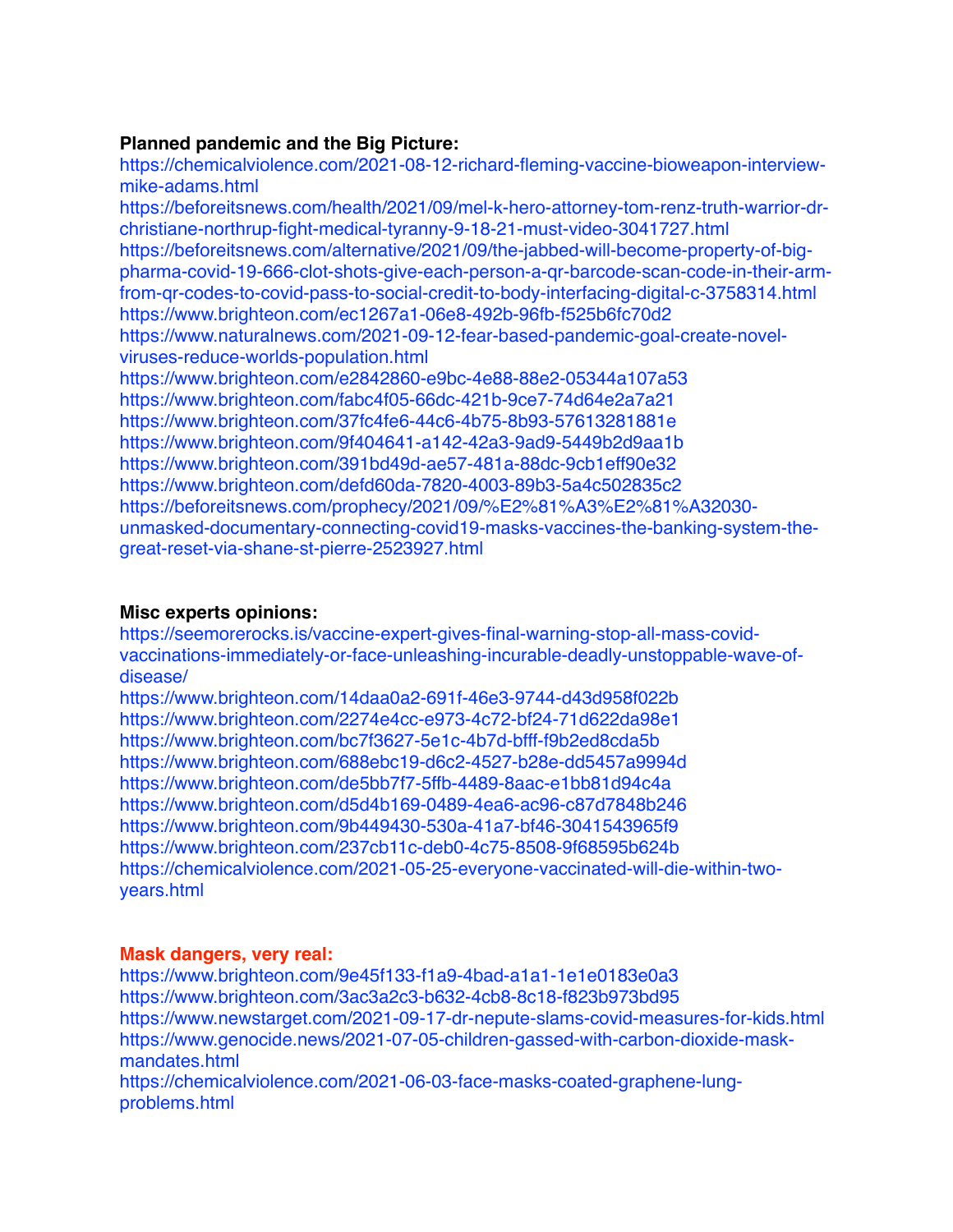### **Were you given "Informed Consent"?**

<https://renz-law.com/informed-consent>

**IMPORTANT - Legal action; Vaccine and Mandates and NO INFORMED CONSENT:** [https://beforeitsnews.com/eu/2021/09/excellent-latest-summary-by-dr-reiner](https://beforeitsnews.com/eu/2021/09/excellent-latest-summary-by-dr-reiner-fuellmich-2676892.html)[fuellmich-2676892.html](https://beforeitsnews.com/eu/2021/09/excellent-latest-summary-by-dr-reiner-fuellmich-2676892.html) <https://beforeitsnews.com/eu/2021/09/warning-to-medical-professionals-2676720.html> [https://www.naturalnews.com/2021-09-12-employers-are-uniting-against-bidens](https://www.naturalnews.com/2021-09-12-employers-are-uniting-against-bidens-vaccine-mandates.html)[vaccine-mandates.html](https://www.naturalnews.com/2021-09-12-employers-are-uniting-against-bidens-vaccine-mandates.html) [https://chemicalviolence.com/2021-09-01-lawyers-pfizer-immune-suit-despite-vaccine](https://chemicalviolence.com/2021-09-01-lawyers-pfizer-immune-suit-despite-vaccine-approval.html)[approval.html](https://chemicalviolence.com/2021-09-01-lawyers-pfizer-immune-suit-despite-vaccine-approval.html) [https://newstarget.com/2021-08-01-bombshell-interviews-john-moore-military](https://newstarget.com/2021-08-01-bombshell-interviews-john-moore-military-knowledge-of-civilization-ending-global-event.html)[knowledge-of-civilization-ending-global-event.html](https://newstarget.com/2021-08-01-bombshell-interviews-john-moore-military-knowledge-of-civilization-ending-global-event.html) [https://chemicalviolence.com/2021-08-27-childrens-health-defense-sue-fda-pfizer](https://chemicalviolence.com/2021-08-27-childrens-health-defense-sue-fda-pfizer-vaccine.html)[vaccine.html](https://chemicalviolence.com/2021-08-27-childrens-health-defense-sue-fda-pfizer-vaccine.html) [https://chemicalviolence.com/2021-09-01-lawyers-pfizer-immune-suit-despite-vaccine](https://chemicalviolence.com/2021-09-01-lawyers-pfizer-immune-suit-despite-vaccine-approval.html)[approval.html](https://chemicalviolence.com/2021-09-01-lawyers-pfizer-immune-suit-despite-vaccine-approval.html)

#### **FDA Approval smoke & mirror:**

[https://www.newstarget.com/2021-08-24-fda-approval-future-covid-vaccine](https://www.newstarget.com/2021-08-24-fda-approval-future-covid-vaccine-biontech.html)[biontech.html](https://www.newstarget.com/2021-08-24-fda-approval-future-covid-vaccine-biontech.html) [https://www.naturalnews.com/2021-09-17-cdc-hospitals-classify-dead-vaccinated-as](https://www.naturalnews.com/2021-09-17-cdc-hospitals-classify-dead-vaccinated-as-unvaccinated.html)[unvaccinated.html](https://www.naturalnews.com/2021-09-17-cdc-hospitals-classify-dead-vaccinated-as-unvaccinated.html)

### **What's next for the vaccinated, long term:**

[https://www.naturalnews.com/2021-09-16-covid-vaccines-devastating-long-term](https://www.naturalnews.com/2021-09-16-covid-vaccines-devastating-long-term-effects.html)[effects.html](https://www.naturalnews.com/2021-09-16-covid-vaccines-devastating-long-term-effects.html) <https://banned.video/watch?id=613acd46de4bd31838930b26>

### **Misc facts:**

<https://americasfrontlinedoctors.org/covid19/vaccines/> <https://www.brighteon.com/5df1c858-0cbf-4be2-9bf0-68b1b6a79412> <https://freeworldnews.tv/watch?id=612d406a22ce7e795ca97a3a> <https://www.brighteon.com/75742839-4de3-4c6c-93b2-b3e99ba08d9f> <https://www.brighteon.com/d47ac437-cb05-4f40-ba65-de686935269a> <https://www.brighteon.com/d31a4908-22fb-451e-9e5d-1d520c4adefb>

### **Re-writing human DNA:**

<https://www.brighteon.com/d67c7816-cb94-4978-b71b-f2663038f9b0>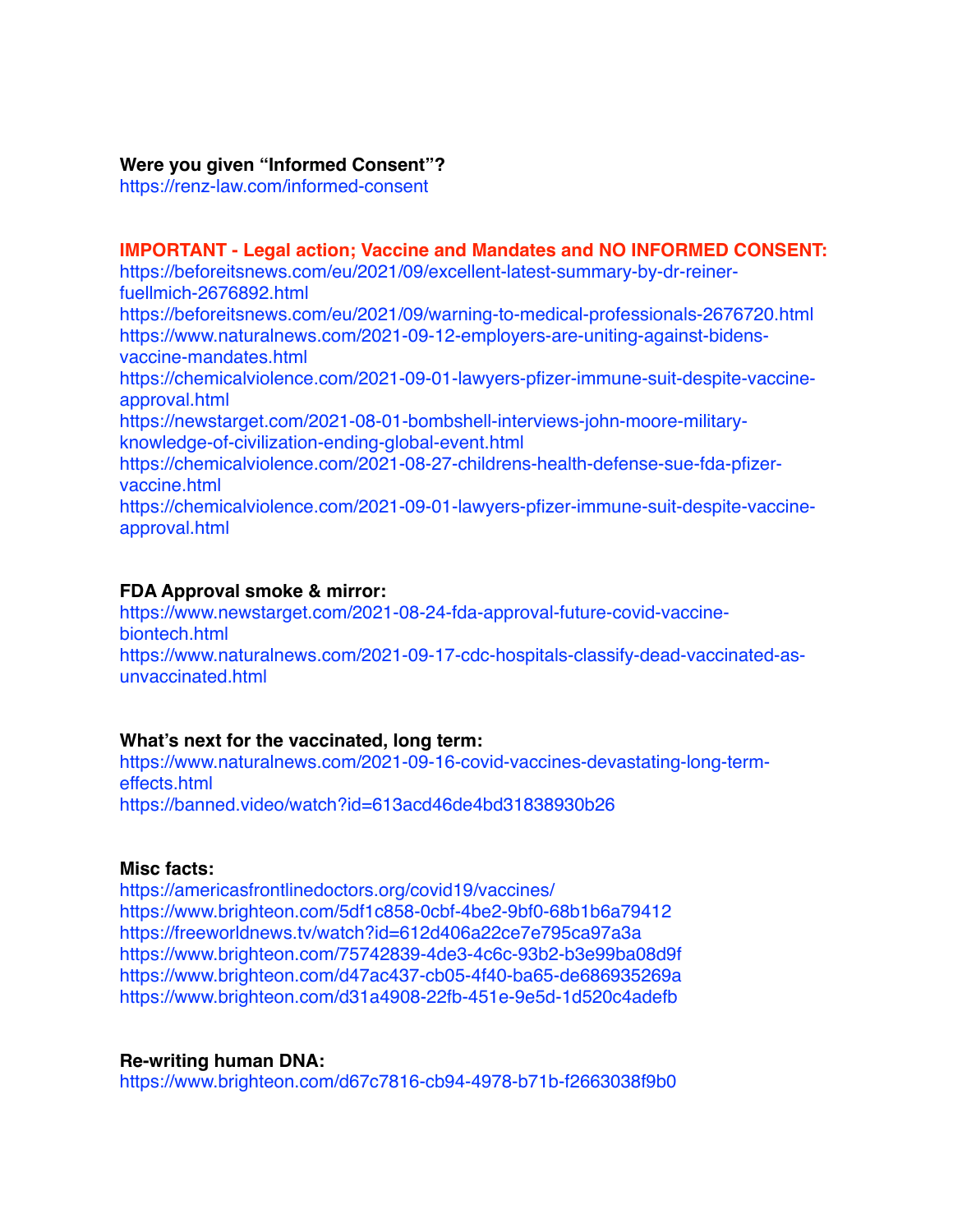# **Other Covid Vax serious events:**

[https://healthimpactnews.com/2021/17503-dead-1-7-million-injured-50-serious-reported](https://healthimpactnews.com/2021/17503-dead-1-7-million-injured-50-serious-reported-in-european-unions-database-of-adverse-drug-reactions-for-covid-19-shots/)[in-european-unions-database-of-adverse-drug-reactions-for-covid-19-shots/](https://healthimpactnews.com/2021/17503-dead-1-7-million-injured-50-serious-reported-in-european-unions-database-of-adverse-drug-reactions-for-covid-19-shots/) [https://www.newstarget.com/2021-09-17-healthy-mother-dies-after-astrazeneca](https://www.newstarget.com/2021-09-17-healthy-mother-dies-after-astrazeneca-vaccine-dose.html)[vaccine-dose.html](https://www.newstarget.com/2021-09-17-healthy-mother-dies-after-astrazeneca-vaccine-dose.html)

[https://www.newstarget.com/2021-09-17-woman-shares-vaccine-injuries-from-hospital](https://www.newstarget.com/2021-09-17-woman-shares-vaccine-injuries-from-hospital-bed.html)[bed.html](https://www.newstarget.com/2021-09-17-woman-shares-vaccine-injuries-from-hospital-bed.html)

# **Medical coverup & censorship:**

<https://newstarget.com/2021-08-18-fda-knew-deathjab-causes-serious-side-effects.html> <https://www.brighteon.com/152506f3-a900-4fb5-bcbc-7d28231e8ef9> [https://beforeitsnews.com/health/2021/09/x22report-the-medical-coverup-is-being](https://beforeitsnews.com/health/2021/09/x22report-the-medical-coverup-is-being-exposed-class-action-lawsuits-is-not-just-a-catch-phrase-clay-clark-must-video-3041604.html)[exposed-class-action-lawsuits-is-not-just-a-catch-phrase-clay-clark-must](https://beforeitsnews.com/health/2021/09/x22report-the-medical-coverup-is-being-exposed-class-action-lawsuits-is-not-just-a-catch-phrase-clay-clark-must-video-3041604.html)[video-3041604.html](https://beforeitsnews.com/health/2021/09/x22report-the-medical-coverup-is-being-exposed-class-action-lawsuits-is-not-just-a-catch-phrase-clay-clark-must-video-3041604.html) [https://newstarget.com/2021-08-04-vaccine-propaganda-bot-farm-catapults-big-pharma](https://newstarget.com/2021-08-04-vaccine-propaganda-bot-farm-catapults-big-pharma-lies-social-media.html)[lies-social-media.html](https://newstarget.com/2021-08-04-vaccine-propaganda-bot-farm-catapults-big-pharma-lies-social-media.html) [https://www.naturalnews.com/2021-09-16-webmd-covid-vaccine-complaint-board](https://www.naturalnews.com/2021-09-16-webmd-covid-vaccine-complaint-board-horrific-critical-injuries.html)[horrific-critical-injuries.html](https://www.naturalnews.com/2021-09-16-webmd-covid-vaccine-complaint-board-horrific-critical-injuries.html) [https://www.naturalnews.com/2021-09-17-hydroxychloroquine-and-ivermectin](https://www.naturalnews.com/2021-09-17-hydroxychloroquine-and-ivermectin-treatments-covid19.html)[treatments-covid19.html](https://www.naturalnews.com/2021-09-17-hydroxychloroquine-and-ivermectin-treatments-covid19.html) [https://newstarget.com/2021-06-07-pfizer-biopharmaceutical-repeat-offender-criminals](https://newstarget.com/2021-06-07-pfizer-biopharmaceutical-repeat-offender-criminals-fraudulent-marketing-drugs-vaccines.html)[fraudulent-marketing-drugs-vaccines.html](https://newstarget.com/2021-06-07-pfizer-biopharmaceutical-repeat-offender-criminals-fraudulent-marketing-drugs-vaccines.html)

# **Mass Genocide:**

[https://www.genocide.news/2021-07-16-health-ranger-exposes-planned-takedown-of](https://www.genocide.news/2021-07-16-health-ranger-exposes-planned-takedown-of-america-ending-in-military-martial-law.html#)[america-ending-in-military-martial-law.html#](https://www.genocide.news/2021-07-16-health-ranger-exposes-planned-takedown-of-america-ending-in-military-martial-law.html#)

[https://www.genocide.news/2021-06-14-nucleic-acid-vaccines-force-mutated-code-into](https://www.genocide.news/2021-06-14-nucleic-acid-vaccines-force-mutated-code-into-cells.html)[cells.html](https://www.genocide.news/2021-06-14-nucleic-acid-vaccines-force-mutated-code-into-cells.html)

[https://www.naturalnews.com/2021-09-14-vaxssassination-how-globalists-convinced](https://www.naturalnews.com/2021-09-14-vaxssassination-how-globalists-convinced-billions-of-people-to-exterminate-themselves-with-biological-weapons-presented-as-vaccines.html)[billions-of-people-to-exterminate-themselves-with-biological-weapons-presented-as](https://www.naturalnews.com/2021-09-14-vaxssassination-how-globalists-convinced-billions-of-people-to-exterminate-themselves-with-biological-weapons-presented-as-vaccines.html)[vaccines.html](https://www.naturalnews.com/2021-09-14-vaxssassination-how-globalists-convinced-billions-of-people-to-exterminate-themselves-with-biological-weapons-presented-as-vaccines.html)

[https://beforeitsnews.com/prophecy/2021/09/%E2%81%A3%E2%81%A32030](https://beforeitsnews.com/prophecy/2021/09/%E2%81%A3%E2%81%A32030-unmasked-documentary-connecting-covid19-masks-vaccines-the-banking-system-the-great-reset-via-shane-st-pierre-2523927.html) [unmasked-documentary-connecting-covid19-masks-vaccines-the-banking-system-the](https://beforeitsnews.com/prophecy/2021/09/%E2%81%A3%E2%81%A32030-unmasked-documentary-connecting-covid19-masks-vaccines-the-banking-system-the-great-reset-via-shane-st-pierre-2523927.html)[great-reset-via-shane-st-pierre-2523927.html](https://beforeitsnews.com/prophecy/2021/09/%E2%81%A3%E2%81%A32030-unmasked-documentary-connecting-covid19-masks-vaccines-the-banking-system-the-great-reset-via-shane-st-pierre-2523927.html)

[https://beforeitsnews.com/health/2021/09/the-vax-is-human-sacrifice-dr-zev-zelenko](https://beforeitsnews.com/health/2021/09/the-vax-is-human-sacrifice-dr-zev-zelenko-sgt-report-must-video-3041725.html)[sgt-report-must-video-3041725.html](https://beforeitsnews.com/health/2021/09/the-vax-is-human-sacrifice-dr-zev-zelenko-sgt-report-must-video-3041725.html)

<https://www.brighteon.com/652d376d-f709-437d-b426-2ba6439374ad>

**Detox protocols for Vaxxed AND UnVaxxed affected by Vaxxed Shedding:** [https://beforeitsnews.com/eu/2021/08/graphene-oxide-detox-protocols-for-the-vaxxed](https://beforeitsnews.com/eu/2021/08/graphene-oxide-detox-protocols-for-the-vaxxed-unvaxxed-2676106.html)[unvaxxed-2676106.html](https://beforeitsnews.com/eu/2021/08/graphene-oxide-detox-protocols-for-the-vaxxed-unvaxxed-2676106.html)

<https://www.brighteon.com/27af5b31-8e69-47df-8675-8130d844dbb0> <https://www.brighteon.com/88f57801-2107-458e-b0a5-533f7c4d1358>